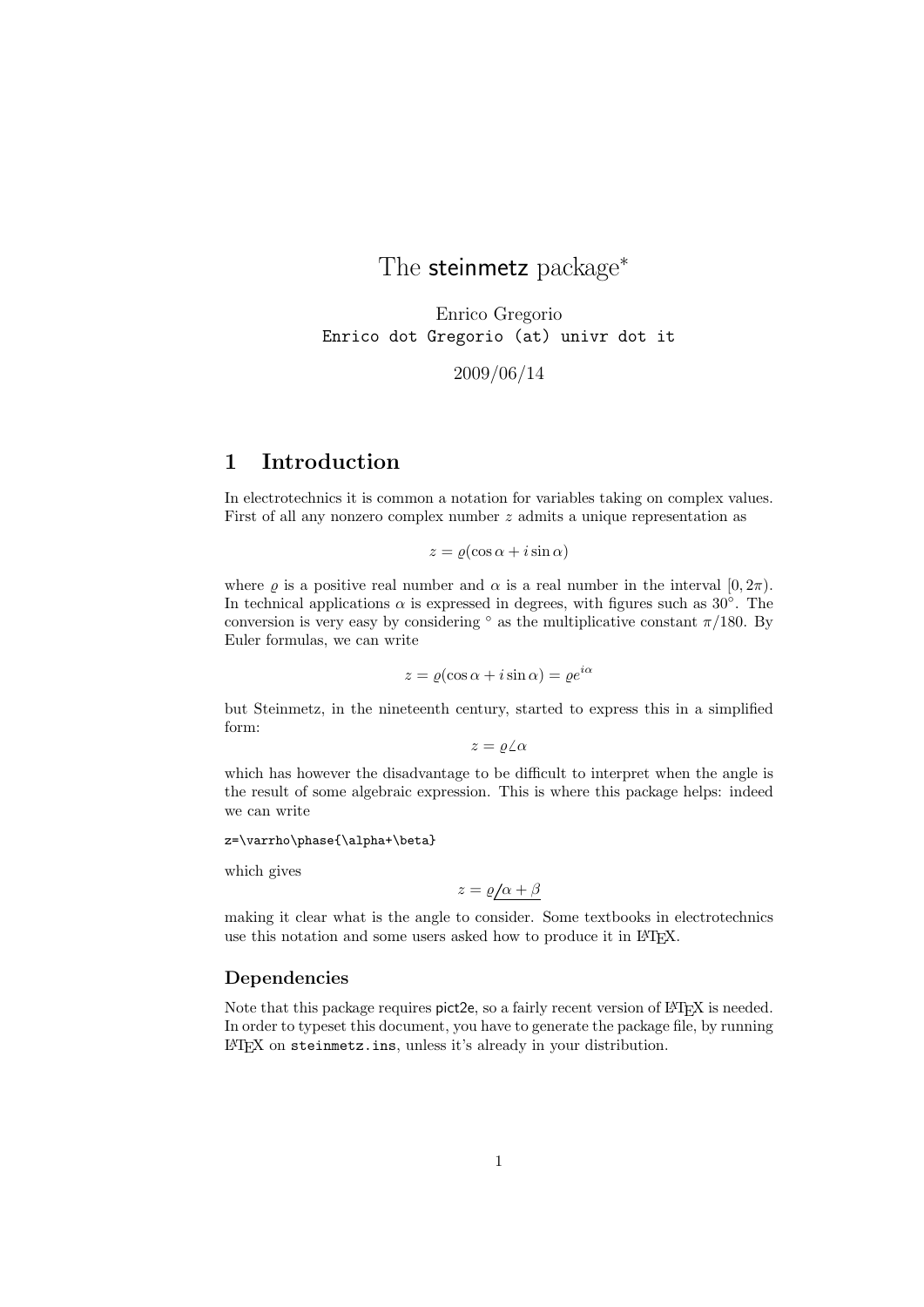| Command                      | Result                      |
|------------------------------|-----------------------------|
| A\phase{\alpha}              | <u> /α</u>                  |
| A\phase{30^{\circ}}          | $A/30^{\circ}$              |
| A\phase[0]{\alpha}           | $A/\alpha$                  |
| A\phase[1]{\alpha}           | $A/\alpha$                  |
| A\phase[2]{\alpha}           | $A_{\underline{\mu\alpha}}$ |
| $A\phase[3]{\alpha}$         | $A_{\prime\alpha}$          |
| A\phase[0]{\frac{\alpha}{2}} | $\boldsymbol{A}$            |
| A\phase[1]{\frac{\alpha}{2}} | $A/\frac{\alpha}{2}$        |
| A\phase[2]{\frac{\alpha}{2}} | $A/\frac{\alpha}{2}$        |
| A\phase[3]{\frac{\alpha}{2}} | А<br>'응                     |

Table 1: Results from the various choices of the optional argument to \phase

#### 2 Commands

\phase This package provides only one command, \phase, which takes as argument the angle to be enclosed in the Steinmetz symbol. It may receive also an optional argument, an integer number from 0 to 3 (default 1). This optional argument tells LATEX to typeset the angle in the various mathematical styles, as exemplified in table 1.

Recall that the command \phase should be given only in math mode. Since the command is usually written in display or text style, it should be uncommon to need the optional argument, unless you have to force a particular style for fractions.

If you have more than one of these symbols in a row, it can help alignment to put \mathstrut in the argument.

### 3 Acknowledgments

The macro has been developed based on ideas of Stefano Di Gennaro (Università dell'Aquila, Italy) and his student Andrea Tonelli. Both have suffered from the earthquake of April 5, 2009: I wish them, their families and their university a prompt recover.

### 4 Implementation

1 \RequirePackage{pict2e}[2004/07/06]

<sup>∗</sup>This document corresponds to steinmetz v1.0, dated 2009/06/14.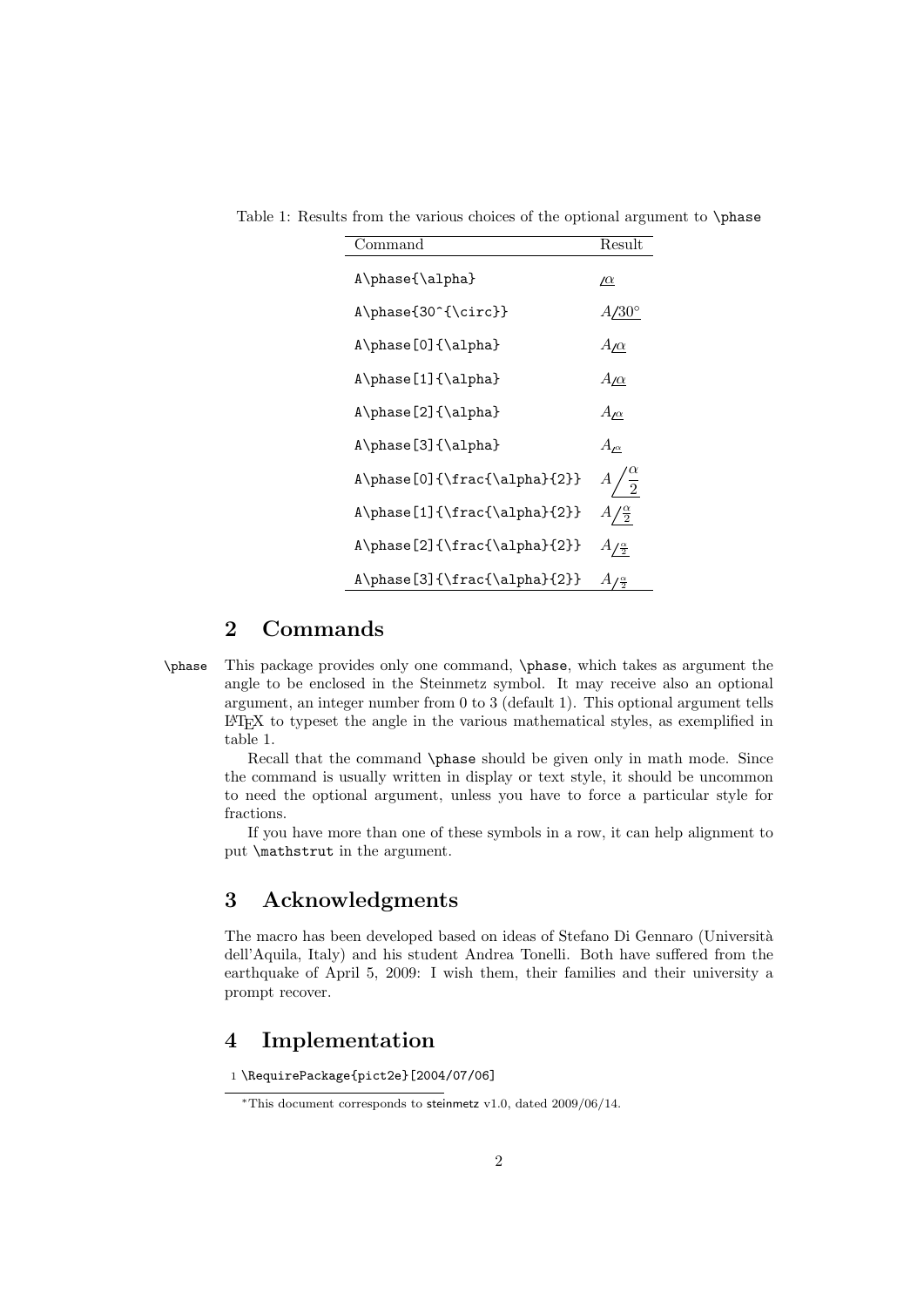We need the extended slopes provided by pict2e.

```
\stm@phasebox
                We reserve some registers.
```

```
\stm@phasedp
\stm@phaseht
\stm@phasetot
\stm@phasewd
```
5 \newlength{\stm@phasetot}

```
6 \newlength{\stm@phasewd}
```
\phase This is the main (and unique) command provided at user level.

```
7 \newcommand\phase[2][1]{%
```
2 \newsavebox{\stm@phasebox} 3 \newlength{\stm@phasedp} 4 \newlength{\stm@phaseht}

```
8 \sbox\stm@phasebox{%
```

```
9 $\ifcase#1\relax
```

```
10 \displaystyle\or\textstyle\or\scriptstyle\or\scriptscriptstyle
```

```
11 \fi#2$}
```
We set the box register to a formula containing the argument in the style chosen by the optional argument (default is text style).

```
12 \stm@phaseht=\ht\stm@phasebox
```

```
13 \stm@phasedp=\dp\stm@phasebox
```

```
14 \stm@phasetot=\stm@phasedp \advance\stm@phasetot .35ex
```
- 15 \advance\stm@phasetot\stm@phaseht
- 16 \stm@phasewd=\wd\stm@phasebox
- 17 \advance\stm@phasewd .5\stm@phasetot

We do some measuring; the name of the registers should be self-explaining.

```
18 \setbox\stm@phasebox=\vbox to\stm@phaseht{
```
19 \hbox{\setlength{\unitlength}{1pt}\linethickness{.6pt}%

```
20 \edef\ph@x{\strip@pt\stm@phasewd}\edef\ph@y{\strip@pt\stm@phasetot}%
```
21 \dimen@ .5\stm@phasetot \edef\ph@dx{\strip@pt\dimen@}%

In the reserved box register we put a vbox and set inside it the unit length for the picture environment to 1 pt; since we have to use pure numbers, we strip the unit from the lengths.

```
22 \begin{picture}(\ph@x,\ph@y)
23 \put(0,0){\circle*{.4}}
24 \put(0,0){\line(1,0){\ph@x}}\put(0,0){\line(1,2){\ph@dx}}
25 \put(\ph@dx,1.5){\raise\stm@phasedp\vbox{\box\stm@phasebox}}
26 \end{picture}%
```
The picture environment draws the angle. In its vertex we put a small circle to masquerade the connections. Inside the angle we print the expression given as argument, freeing the box register so that it can be used again (by the macro itself).

```
27 } \vss}%
```

```
28 \advance\stm@phasedp .35ex \advance\stm@phasedp .6pt
```

```
29 \dp\z@=\stm@phasedp \box\stm@phasebox}
```
We close the vbox, correct its depth and print it.

## 5 An example

The following will generate an example file.

```
30 \documentclass[a4paper]{article}
```

```
31 \usepackage{steinmetz}
```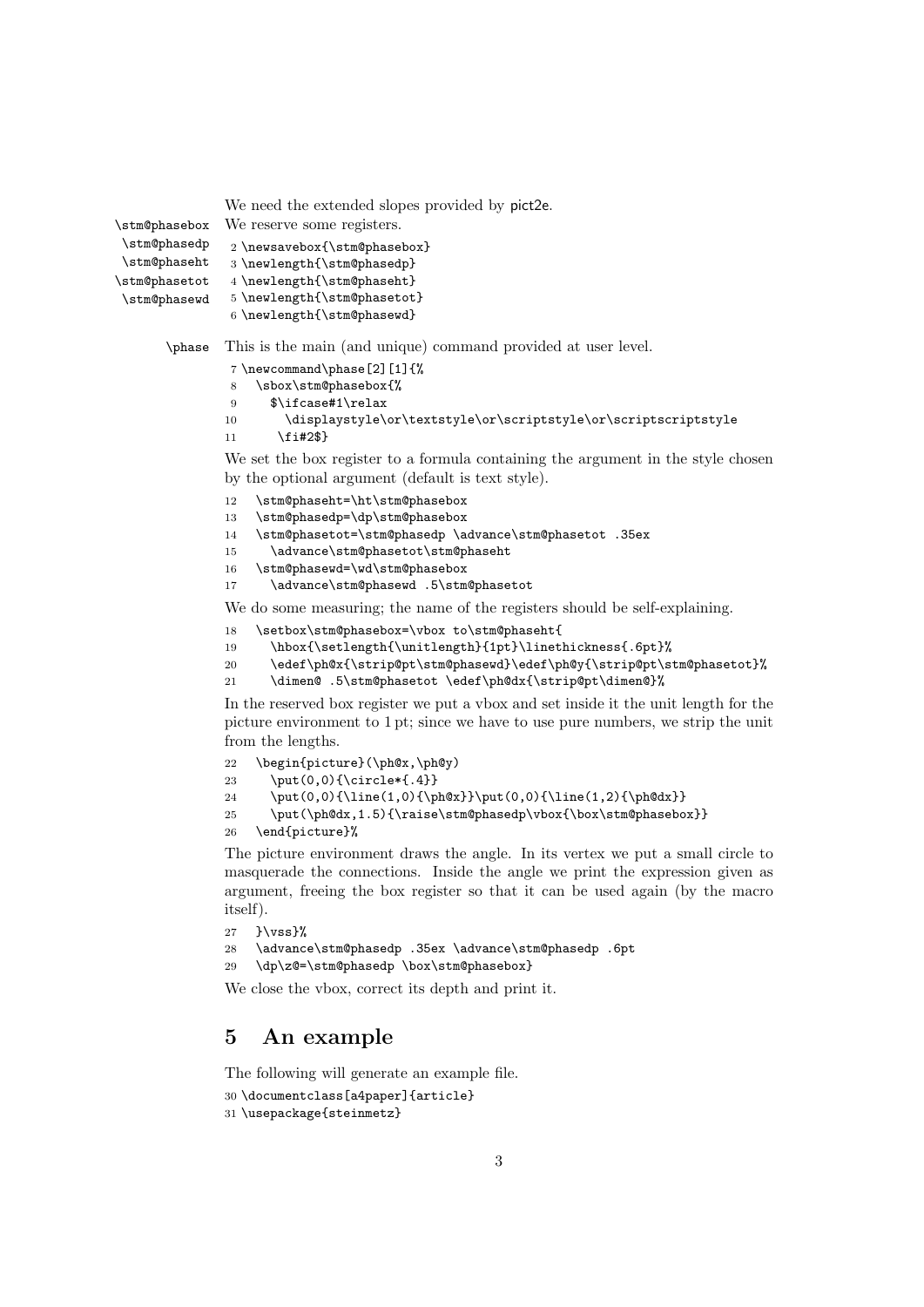```
32
33 \begin{document}
34
35 We will indicate the amplitude and phase relationship through the use
36 of complex notation: a complex number is used to indicate only the
37 amplitude and phase of voltages and currents in the circuit (since the
38 sinusoidal time variation factor is common to all terms). For
39 example, a circuit described by the equation
40 \setminus[
41 i(t)=I_{0}\cos(\omega t+\theta)
42 \text{ } \sqrt{)}43 can be written in complex exponential form as
44 \[
45 i(t)=\Re\{I_{0}e^{j(\omega t+\theta)}\}=
46\Re\{I_{0}e^{j\theta}e^{j\omega t}\},
47 \]
48 and in polar complex form as
49 \mid[
50 i(t)=\Re\{I_{0}\phase{\theta}e^{j\omega t}\}.
51 \]
52 Finally, we can simplify the notation by dropping the implied
53 $e^{j\omega t}$ term and the $\Re\{~\}$ operator, leaving the phasor
54 notation:
55 \[
56\mathbf{I}=I_{0}\phase{\theta}=I_{0}e^{j\theta}=
57 I_{0}(\cos\theta+j\sin\theta),
58 \]
59 where the boldface $\mathbf{I}$ reminds us that the phasor quantity
60 $\mathbf{I}$ is a complex number. The important advantage of this
61 approach is that the mathematics involves mostly simple algebraic
62 operations on the magnitudes and phases.
63
64 It is interesting to look at the complex ratio of phasor voltage and
65 phasor current, \mathbf{V}\!/\mathbf{I}, which is called the
66 \emph{impedance}~$\mathbf{Z}$. For the basic circuit elements we
67 find:
68 \begin{itemize}
69 \item Resistor, $R$: $\mathbf{Z}=R$,
70 \item Inductor, $L$: $\mathbf{Z}=j\omega L=
71 \omega L\phase{90^{\circ}}$,
72 \item Capacitor, $C$: $\displaystyle\mathbf{Z}=\frac{1}{j\omega C}=
73 -j\frac{1}{\omega C}=\frac{1}{\omega C}\phase{-90^{\circ}}$.
74 \end{itemize}
75 \end{document}
```
### Change History

v1.0

General: Initial version . . . . . . . . 1